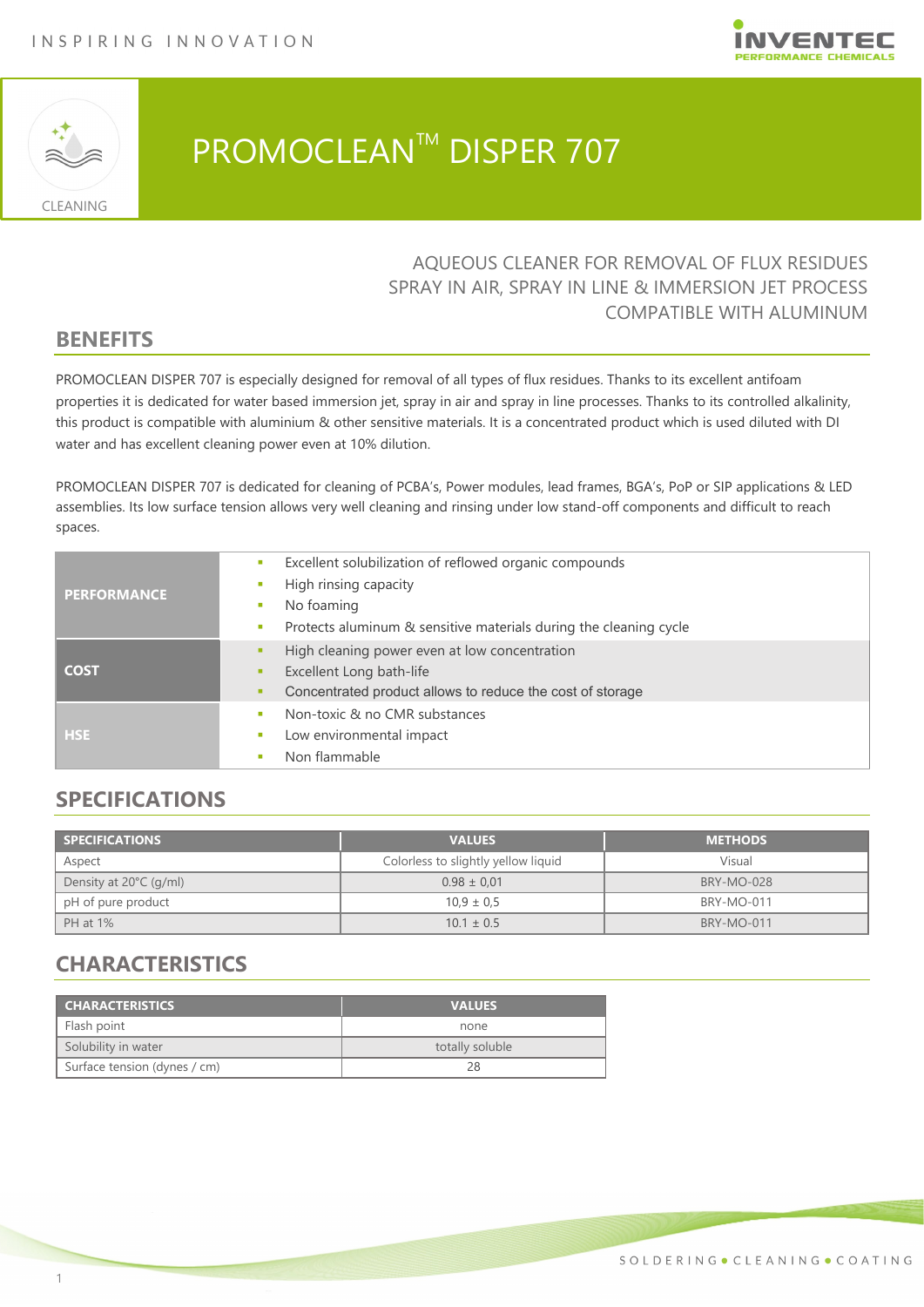# **PROCESS RECOMMENDATION**

The best process will depend on factors such as operating conditions, equipment, desired cleaning time and the nature of contaminants. Our team is ready to advise you.

#### PROCESS EXAMPLE

#### Immersed jet process

| <b>PROMOCLEAN DISPER 707</b><br>Conc: 15 % in DI WATER<br>Temp: 50-60°C / 122-140°F<br>Time: 15 min | DI WATER<br>Temp: 20-30 °C / 68-86 °F<br>Time: 15 min | <b>DI WATER</b><br>Temp:20-30°C / 68-86°F<br>Time: 15 min | <b>HOT AIR</b><br>or<br><b>VACUUM</b><br>Time: 15 min |
|-----------------------------------------------------------------------------------------------------|-------------------------------------------------------|-----------------------------------------------------------|-------------------------------------------------------|
| <b>CLEANING</b>                                                                                     | <b>RINSING</b>                                        | <b>RINSING</b>                                            | <b>DRYING</b>                                         |

- Range of dilution in water: 10% to 25% depending on flux media and contamination load.
- A dedicated PCA Kit to monitor the bath status and compatibility report of PROMOCLEAN DISPER 707 with different materials are available on request.
- It's key to determine the maximum time the metals can be exposed to the cleaning chemical. Although PROMOCLEAN DISPER 707 will not damage metals under normal conditions, prolonged exposure may.

# **PACKAGING, STORAGE & SHELF LIFE**

- Keep products in closed original packaging and store at room temperature.
- Shelf life is minimum 18 months from production date when kept in recommended conditions.

#### AVAILABLE PACKAGING



20 Kg CANISTER 210 Kg DRUM

# **HEALTH, SAFETY & ENVIRONMENT**

Contains no Reach Substances (on Candidate list, Annex XIV & XVII) / Contains no persistent organic pollutant (EC 850/2004) / Contains no Import/Export Hazardous substances (EU 649/ 2012)

It is biodegradable according to regulation 648/2004 but must be neutralized and filtered before disposal in sewer system in accordance with local regulations. Neutralization and titration methods are available upon request.

Please refer always to the Safety Data Sheet (SDS or MSDS) prior to use. Our SDS can be downloaded at www.quickfds.com. We will request to provide your email address, so we can automatically send you a new version of the SDS when a future update would occur.